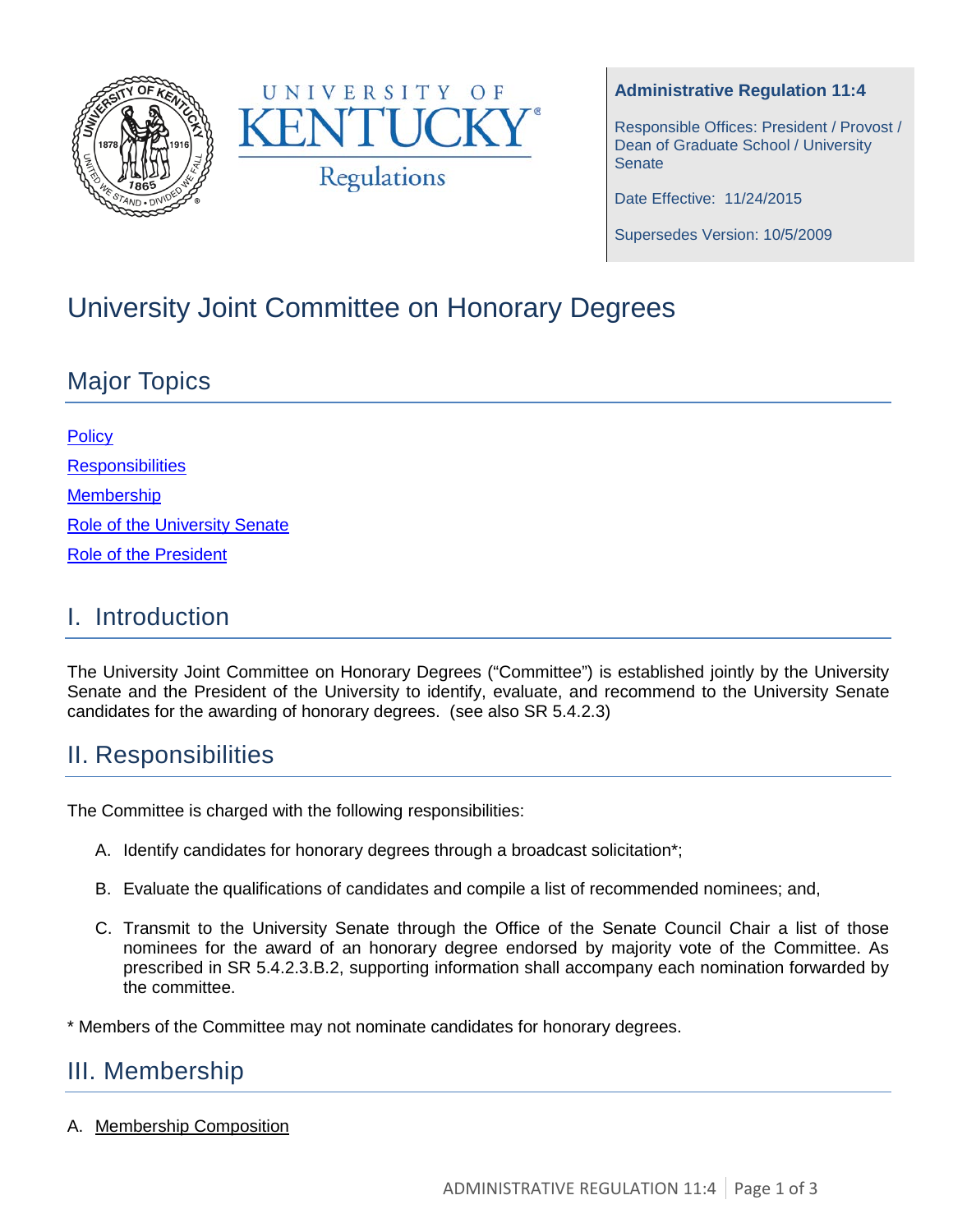The Committee shall be appointed by the President in his role as the Chair of the University Senate and shall consist of seven (7) appointed members and four (4) ex-officio members. Appointed members and ex officio members are designated as voting or non-voting below.

#### 1. Appointed Members

- (a) Four (4) members shall be selected by the Senate Council from the University Faculty (voting).
- (b) Two (2) members shall be selected by the President from the University Faculty (voting).
- (c) One appointed member of the Board of Trustees ("Board") shall be selected by the Chair of the Board of Trustees ("Board Chair") to serve as the Board's Liaison (non-voting) to the Committee.

#### 2. Ex-Officio and other Members

- (a) The Provost, or the Provost's designee, shall serve as an *ex officio* member on the committee (voting).
- (b) The Dean of the Graduate School shall serve as an *ex officio* member on the committee (voting).
- (c) The Senate Council Chair shall serve as *ex officio* member of the committee (non-voting).
- (d) The President shall designate one other member of the committee from the senior administration (non-voting).

#### 3. Committee Chair

The Dean of the Graduate School shall serve as the Committee Chair, unless unavailable, in which case the President, in consultation with the Senate Council Chair, shall designate the Committee Chair from the faculty members appointed as in Section III.A.1(a)&(b) herein.

4. Quorum

A majority of voting members shall constitute a quorum for Committee action.

#### B. Conditions for Appointment

- 1. The six (6) Committee members appointed from the University Faculty shall have staggered threeyear appointments. The Board Liaison shall have a one-year appointment, and may be renewed at the discretion of the Board Chair. *Ex Officio* members are standing members of the committee.
- 2. The President and Senate Council Chair shall confer each year before finalizing the faculty membership on the Committee to ensure that the proposed list of faculty appointees is broadly representative of the University faculty.

### IV. Role of the University Senate

The ninety-four (94) elected faculty representatives in the University Senate comprise the body authorized to vote on the names placed in nomination by the Committee (GR IV.A). The University Senate shall transmit the names of those nominees favorably recommended by the elected faculty representatives in the University Senate, along with supporting documentation, through the President in his role as the Chair of the University Senate to the Board for its approval.